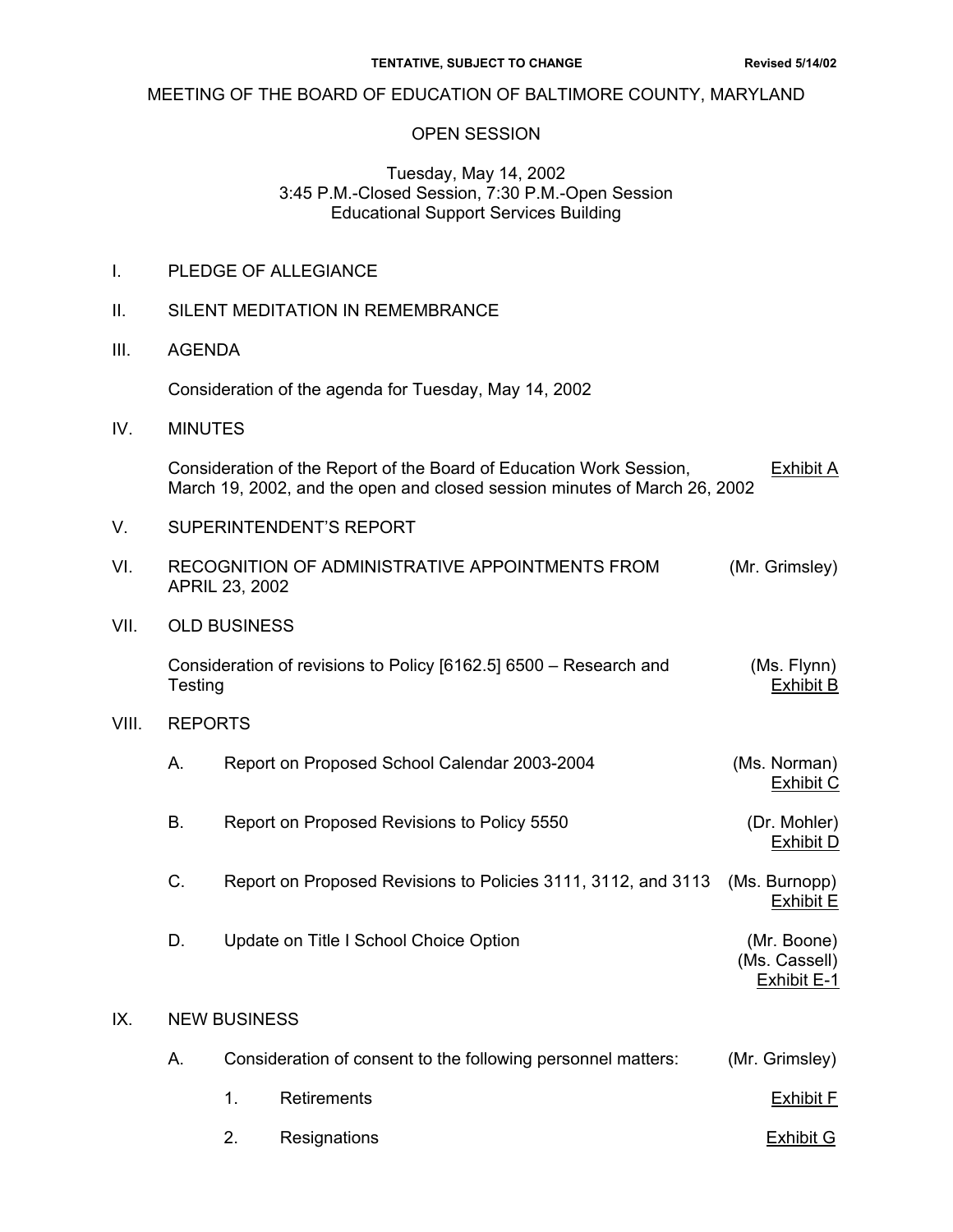## IX. NEW BUSINESS (Cont.)

|    | 3.  | Leaves of Absence                                                                            | <b>Exhibit H</b>              |
|----|-----|----------------------------------------------------------------------------------------------|-------------------------------|
|    | 4.  | Appointments                                                                                 | Exhibit I                     |
|    | 5.  | <b>Rehired Retired Principals</b>                                                            | Exhibit I-1                   |
| В. |     | Consideration of Ethics Review Panel appointment                                             | <b>Exhibit J</b>              |
| C. |     | Consideration of consent to the following contract awards:                                   | (Ms. Burnopp)                 |
|    | 1.  | eCatalog Contracts                                                                           | (Mr. Gay)<br><b>Exhibit K</b> |
|    | 2.  | Broadcast Quality Digital Television Character and<br><b>Graphics Generator</b>              |                               |
|    | 3.  | Contracted Services: Emergency Hazardous<br>Material Clean-Up                                |                               |
|    | 4.  | Contracted Services: Servicing of Underground<br>and Above Ground Storage Tanks              |                               |
|    | 5.  | Enzyme Treatment Program - Five Year Contract                                                |                               |
|    | 6.  | Equipment Contract: Audio & Video Equipment -<br>Two-Year Bid                                |                               |
|    | 7.  | Financing: Cars, Trucks & School Buses -<br>Four-Year Bid                                    |                               |
|    | 8.  | Interpreting Services - First One-Year Extension                                             |                               |
|    | 9.  | Microsoft License Agreement - Two-Year<br>Extension                                          |                               |
|    | 10. | Printing: BEBCO Forms                                                                        |                               |
|    | 11. | Providers for 403(b) Plan - Six Month Extension                                              |                               |
|    | 12. | Services Contract - US Communities - Board<br><b>Authority Additional Purchasing Options</b> |                               |
|    | 13. | Special Education: Intensity "V Program" - Second<br><b>One-Year Extension</b>               |                               |
|    | 14. | Universal Virus Protection System for BCPS - One-<br><b>Year Extension</b>                   |                               |
| D. |     | Consideration of consent to the following Building<br>Committee recommendations:             | (Building Committee)          |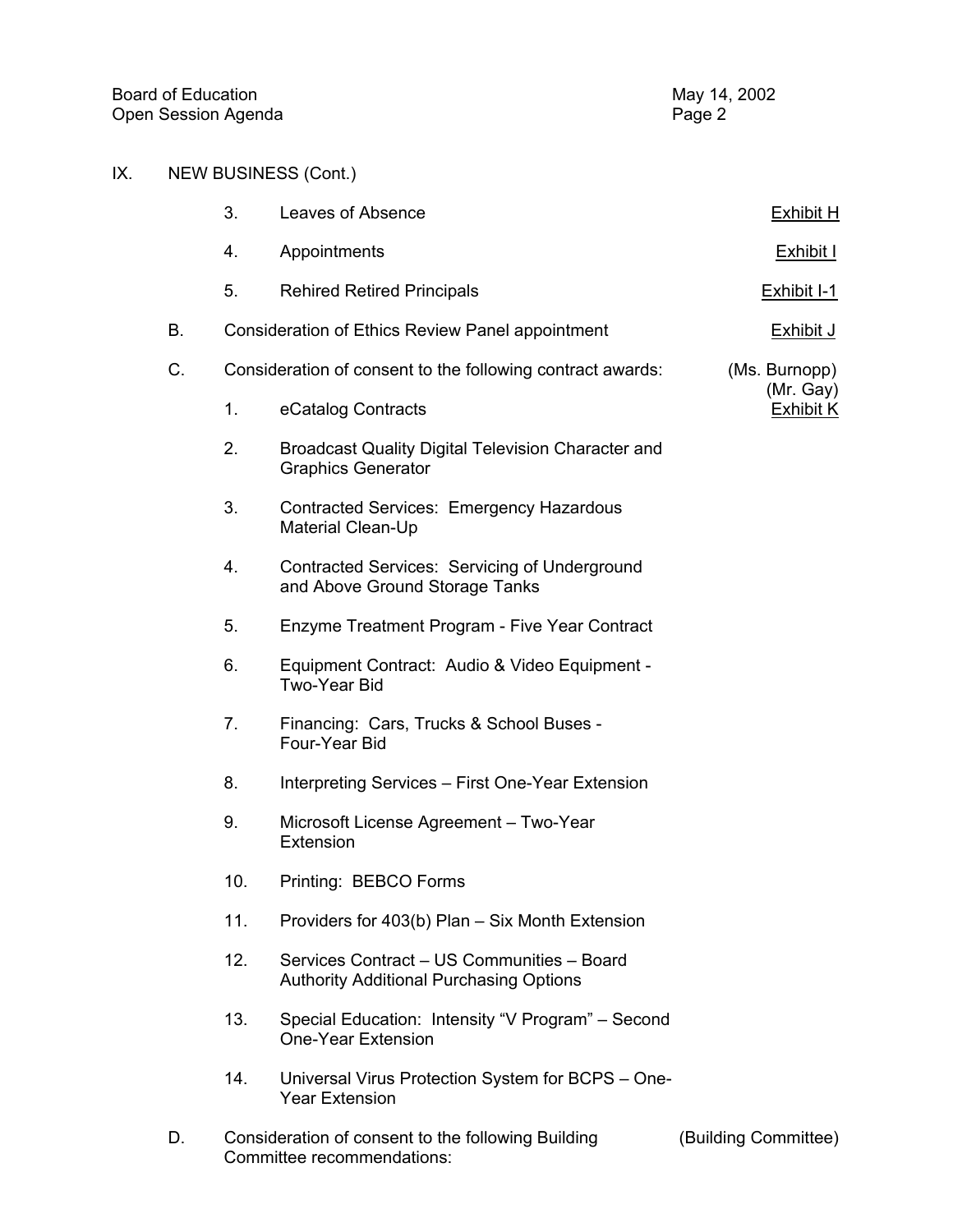# IX. NEW BUSINESS (Cont.)

|    | 1.  | Running Track Resurfacing - Dulaney High School                                                                                                     | <b>Exhibit L</b>                   |
|----|-----|-----------------------------------------------------------------------------------------------------------------------------------------------------|------------------------------------|
|    | 2.  | Running Track Resurfacing - Loch Raven High School                                                                                                  | <b>Exhibit M</b>                   |
|    | 3.  | Gym Renovations - Middle River Middle School                                                                                                        | <b>Exhibit N</b>                   |
|    | 4.  | Parking Lot Improvements - Warren Elementary School                                                                                                 | <b>Exhibit O</b>                   |
|    | 5.  | Parking Lot Lighting - Various Schools                                                                                                              | <b>Exhibit P</b>                   |
|    | 6.  | Asbestos Abatement - Major Maintenance Renovation<br>Projects - Hernwood Elementary School                                                          | Exhibit Q                          |
|    | 7.  | Fee Acceptance – Design Services for Reroofing<br>Project - Golden Ring Middle School                                                               | <b>Exhibit R</b>                   |
|    | 8.  | Fee Acceptance – Design Services for Reroofing<br>Project - Owings Mills Elementary School                                                          | <b>Exhibit S</b>                   |
|    | 9.  | Fee Acceptance – Design Services for Reroofing<br>Project - Parkville Middle School                                                                 | <b>Exhibit T</b>                   |
|    | 10. | Fee Acceptance - Consultant Services for ADA Surveys<br>and Evaluation - Five Middle Schools                                                        | <b>Exhibit U</b>                   |
|    | 11. | Change Order - Reroofing Project - Edmondson Heights<br><b>Elementary School</b>                                                                    | <b>Exhibit V</b>                   |
|    | 12. | Change Order - Design Services for Major Maintenance<br>Renovation Project - Timonium Elementary School                                             | <b>Exhibit W</b>                   |
|    | 13. | Change Order - Site work Contract - New Town High School Exhibit W-1                                                                                |                                    |
|    | 14. | Joint Use Agreements - Chapel Hill Elementary and<br><b>Randallstown Elementary Schools</b>                                                         | <b>Exhibit X</b>                   |
|    | 15. | Increase Contingency Authorization for IT Communication<br>Cabling for Major Maintenance Renovation Projects -<br><b>Various Elementary Schools</b> | <b>Exhibit Y</b>                   |
| Е. |     | Consideration of additional lease space                                                                                                             | (Ms. Fromm)<br><b>Exhibit Z</b>    |
| F. |     | Consideration of Budget Supplement for FY '02                                                                                                       | (Ms. Burnopp)<br><b>Exhibit AA</b> |